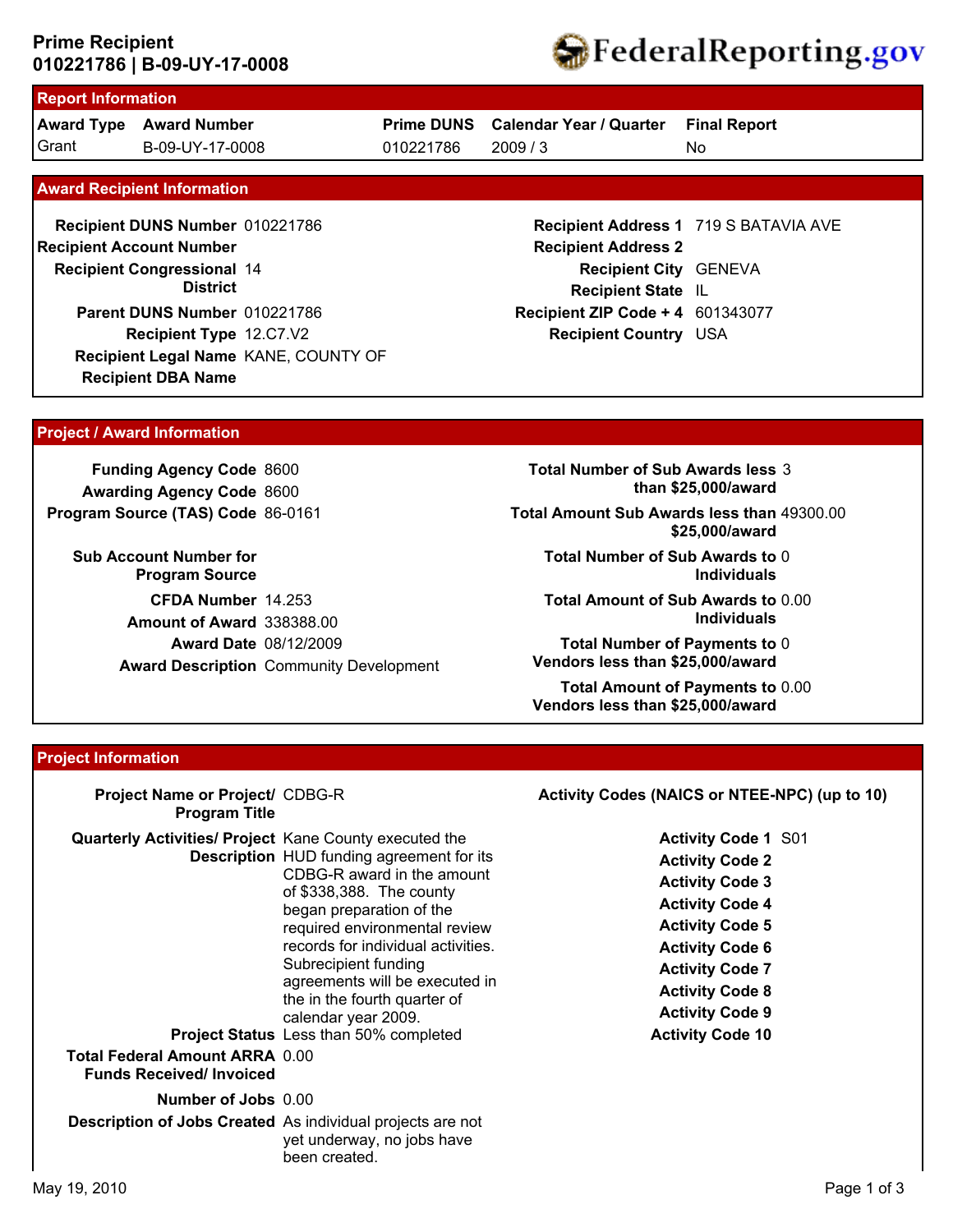# **010221786 | B-09-UY-17-0008 Prime Recipient**



| <b>Report Information</b>                                           |           |                                |                     |  |  |
|---------------------------------------------------------------------|-----------|--------------------------------|---------------------|--|--|
| <b>Award Number</b><br><b>Award Type</b>                            |           | <b>Calendar Year / Quarter</b> | <b>Final Report</b> |  |  |
| B-09-UY-17-0008                                                     | 010221786 | 2009/3                         | No                  |  |  |
| Total Federal Amount of ARRA 0.00<br><b>Expenditure</b>             |           |                                |                     |  |  |
| <b>Total Federal ARRA 0.00</b><br><b>Infrastructure Expenditure</b> |           |                                |                     |  |  |
| <b>Infrastructure Purpose and</b><br>Rationale                      |           |                                |                     |  |  |
|                                                                     |           |                                |                     |  |  |
|                                                                     |           |                                |                     |  |  |
|                                                                     |           |                                |                     |  |  |
|                                                                     |           |                                |                     |  |  |
|                                                                     |           |                                |                     |  |  |
|                                                                     |           |                                |                     |  |  |
|                                                                     |           |                                | <b>Prime DUNS</b>   |  |  |